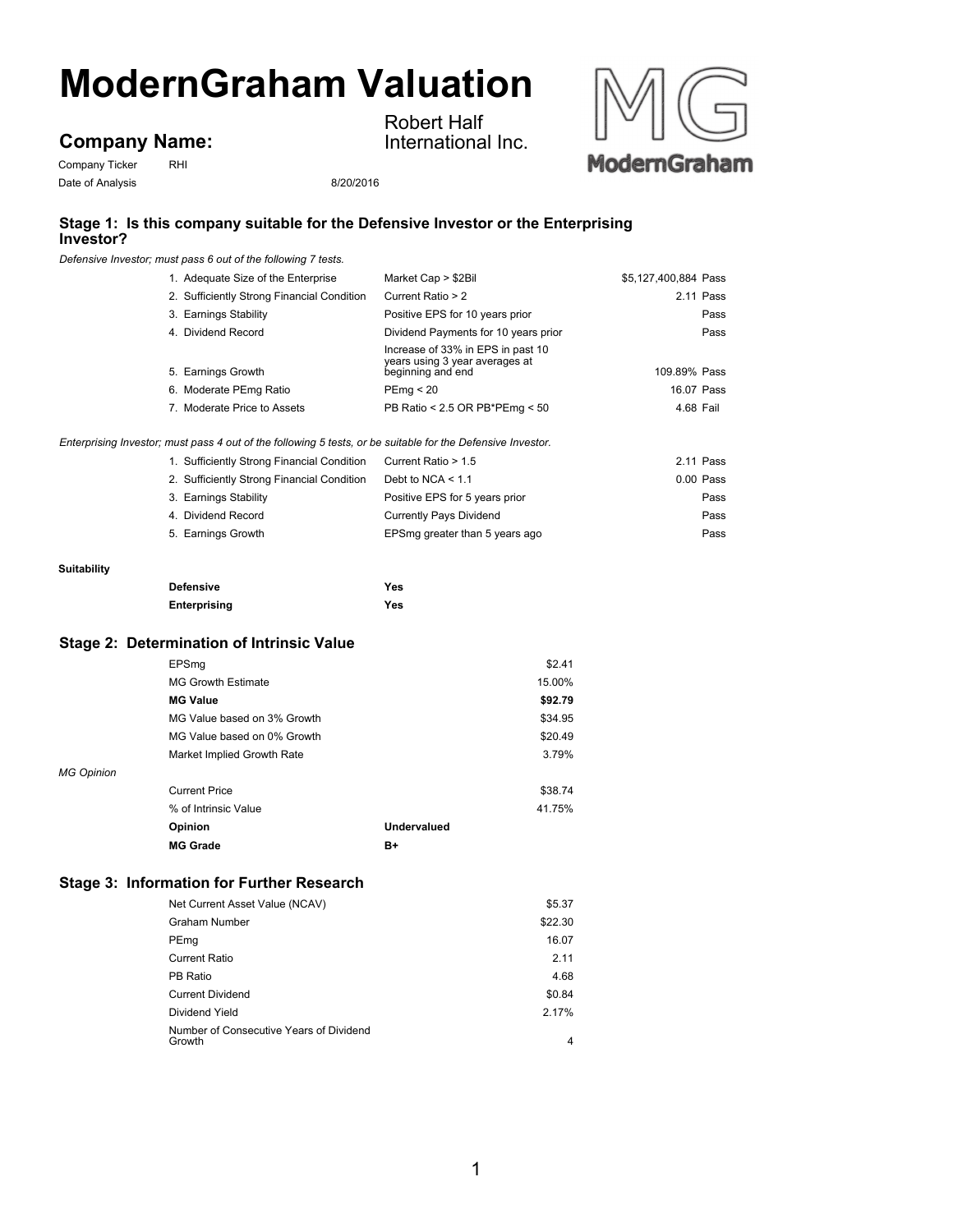Useful Links: ModernGraham tagged articles Morningstar Google Finance MSN Money Yahoo Finance Seeking Alpha GuruFocus SEC Filings

| <b>EPS History</b>                  |        | <b>EPSmg History</b>             |                 |
|-------------------------------------|--------|----------------------------------|-----------------|
| <b>Next Fiscal Year</b><br>Estimate |        | \$2.69 Next Fiscal Year Estimate | \$2.41          |
|                                     |        |                                  |                 |
| Dec2015                             | \$2.69 | Dec2015                          | \$2.13          |
| Dec2014                             | \$2.26 | Dec2014                          | \$1.71          |
| Dec2013                             | \$1.83 | Dec2013                          | \$1.29          |
| Dec2012                             | \$1.50 | Dec2012                          | \$1.00          |
| Dec2011                             | \$1.04 | Dec2011                          | \$0.84          |
| Dec2010                             | \$0.44 | Dec2010                          | \$0.88          |
| Dec2009                             | \$0.24 | Dec2009                          | \$1.18          |
| Dec2008                             | \$1.59 | Dec2008                          | \$1.58          |
| Dec2007                             | \$1.81 | Dec2007                          | \$1.42          |
| Dec2006                             | \$1.65 | Dec2006                          | \$1.08          |
| Dec2005                             | \$1.36 | Dec2005                          | \$0.72          |
| Dec2004                             | \$0.79 | Dec2004                          | \$0.43          |
| Dec2003                             | \$0.04 | Dec2003                          | \$0.33          |
| Dec2002                             | \$0.01 | Dec2002                          | \$0.53          |
| Dec2001                             | \$0.67 | Dec2001                          | \$0.77          |
| Dec2000                             | \$1.00 | Dec2000                          | \$0.77          |
| Dec1999                             |        | \$0.77 Balance Sheet Information | 6/1/2016        |
| Dec1998                             |        | \$0.69 Total Current Assets      | \$1,408,112,000 |
| Dec1997                             |        | \$0.50 Total Current Liabilities | \$668,179,000   |
| Dec1996                             |        | \$0.34 Long-Term Debt            | \$925,000       |
|                                     |        | <b>Total Assets</b>              | \$1,783,008,000 |
|                                     |        | <b>Intangible Assets</b>         | \$214,378,000   |
|                                     |        | <b>Total Liabilities</b>         | \$713,500,000   |